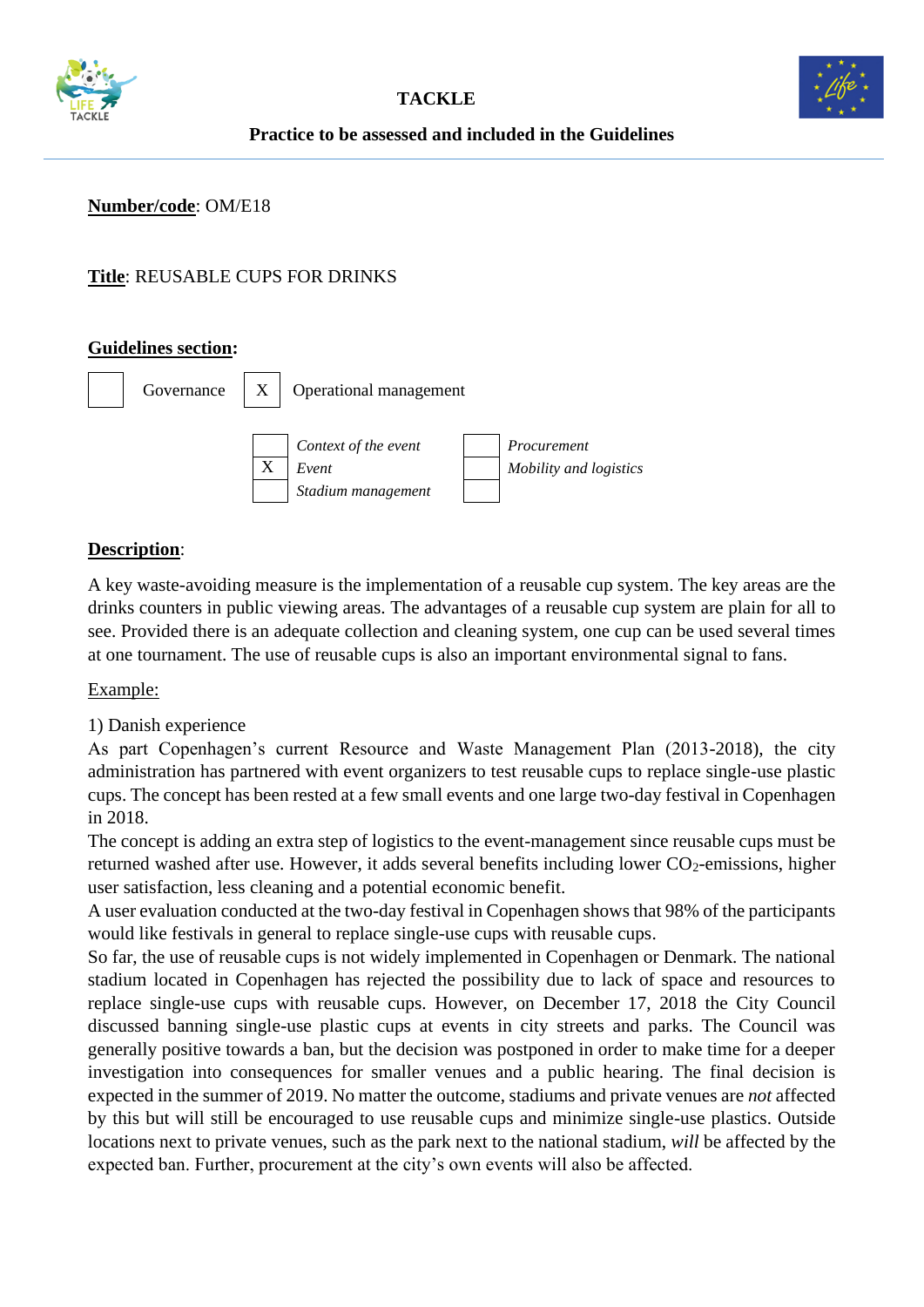Roland Garros: Spectators are given *Ecocup* reusable cups to cut out single-use cups, a simple strategy that has also led to economic savings. The objective of this study is therefore to propose a decision support tool to select the best mode of packaging to serve drinks according to the environmental, economic and logistical constraints of each event organizer or to understand the conditions to be met to reduce environmental impacts. It will also be necessary to check if sufficiently strong arguments can be developed to support the prohibition to use disposable crockery within some or all of the events.

2) Fédération Française de Rugby: Set up of cups for the Tour de France November 2013 at the Stades de France and Océane 4.5 m3 of waste avoided.

3) Women Football World Cup Germany 2011: as part of Green Goal 2011, all alcoholic drinks were served in entirely **unbranded cups**. These cups had already been used at other events and can be used again at future events. From an environmental point of view, this was an important step forward with regard to avoiding waste and recycling. Additionally, around 300,000 branded cups were produced for the FIFA Women's World Cup. Eleven percent of those were taken home by fans as souvenirs. The remaining cups were bought up by the beverage sponsors and donated to amateur football clubs. Reusable cups were also used for the catering of volunteers and in the media and VIP areas.

4) Less Glass: Less Glass is a project led by the municipality of Genova that concerns the re-use of plastic glasses for all the businesses and consumers that are willing to be involved, in order to reduce the amount of non-biodegradable waste produced in the economy. The requirement is just  $1 \in \mathfrak{cf}$ deposit for consumers who can decide both to return the glass or keep it for themselves. The initiative started with local businesses (such as bars) but it can be extended even to sports events as football matches both inside and outside the stadium.

### **Environmental benefits**:

A life cycle assessment (LCA) was conducted in Denmark in the frame of FORCE project to compare a number of scenarios with either reusable cups or single-use cups. The overall conclusion from using reusable cups instead of single-use cups based on experiences from a festival in Copenhagen shows that reusable cups need only three use-cycles before becoming an environmental benefit. The study compares single-use cups made of PET at a weight of 12,5g. The reusable cups are made of PP and weigh 41g. Former studies confirm this conclusion. Our results show that if an event with 50.000 servings replaces single-use plastic cups with reusable cups it can save 2.000 kg CO2. Overall, the LCA shows that the environmental footprint is 60% lower with reusable cups compared to single-use cups.

### **Economic benefits**:

There are potential costs and profits from introducing reusable cups. The experiences from Copenhagen shows that large events can generate profit but smaller events (less than 2,000 servings) are more likely to experience increased cost.

Profits can be generated from securing collection of cups during the event or by nudging participants to donate cups to the event or to charity. The market for reusable cups and washing solutions is expected to increase with a ban on single-use cups.

### **Applicability and replicability potential**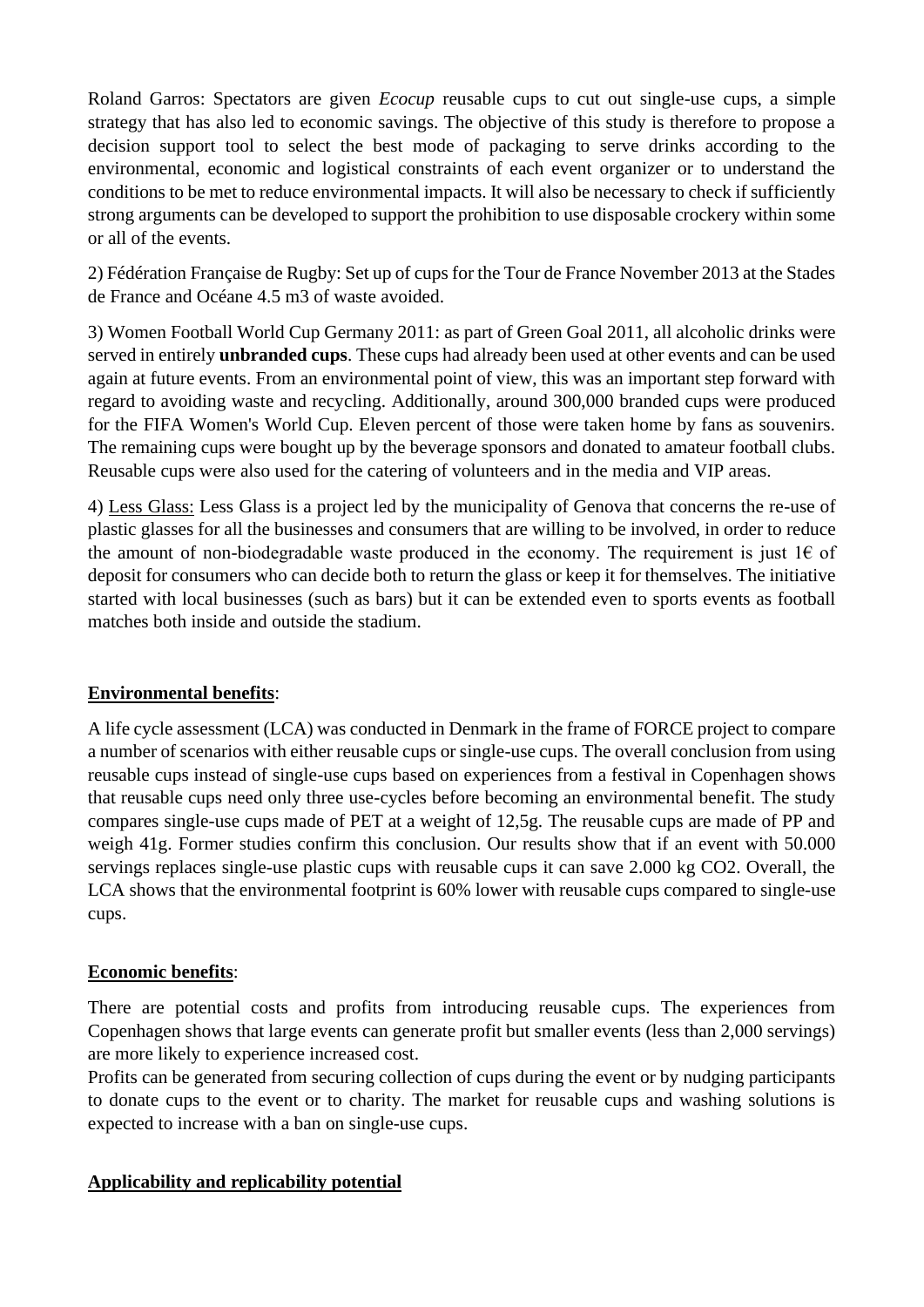The measure could be replicated in every stadium.

## **Case studies: results from LIFE TACKLE pilot tests**

### ➢ **The use of reusable cups for drinks by SPAL at Paolo Mazza stadium in Ferrara**

During the match SPAL-Perugia that took place on November 1<sup>st</sup>, 2021 at the Paolo Mazza stadium, single-use plastic cups and glasses for delivering beverages to fans were replaced by reusable cups. The first 2,000 reusable cups made with eco-sustainable materials were supplied by "Amico Bicchiere" and distributed at the stadium bars against a deposit fee: in this way, fans were incentivized to return the used glass (which will then be washed and reused) reclaiming the deposited sum, or to buy more drinks using the same glass without paying the deposit fee again.

The environmental benefits of this practice are linked to the avoidance of single-use. The environmental benefit of reusable cups is also linked with the avoidance of that material consumption and the avoidance of the impacts derived by the end of life of single use cups (recovery or disposal).

A single use plastic cup is 3.4 grams of virgin polypropylene. In terms of carbon and water footprint, **this allows a reduction of 0.019 kg of CO2 eq (carbon footprint) and of 0.004 m3 of water eq (water footprint) per cup**. Through the introduction of these first 2000 reusable cups, the stadium saved 39 kg of CO2 equivalent and 8  $m<sup>3</sup>$  of water equivalent in a match. Moreover, this practice promoted environmental awareness among fans on the need to get rid of single-use plastics in daily life. Small steps that they make a difference in the stadium's environmental management system and that can easily be replicated in the next matches.

With regard to costs, "Amico Bicchiere" is a company specialized in the production of personalized, reusable and recyclable cups. The cost of each reusable cup was  $\epsilon$  0,68. This cost is amortized by the fact that each cup is used several times, which avoids the cost of single-use glasses and cups. Moreover, this practice promotes the choice of suppliers that incentivize ecological solutions.

### ➢ **The AVIVA stadium, Ireland**

A total of 65,000 reusable cups were distributed during the rugby match Ireland-Scotland at the AVIVA stadium of Dublin. Customers had very positive feedback and appreciated the efforts the stadium was making to eliminate single use plastics.

In economic terms, the model was designed to be cost neutral. Fans paid an extra  $\epsilon$ 1 when buying the first drink. This extra fee, if the cups were not returned, was not refunded and is used to wash the cups and reinvested to replace any unreturned cup.

At the end of the Ireland – Scotland rugby game, 52,360 reusable cups were returned to the washing facility. In environmental terms, if these 52,360 cups were single-use plastic cups, they would amount up to 418.88 kg. In terms of CO2, this pilot test achieved a saving of above 2 tonnes of CO2-eq. This includes savings in terms of avoiding incineration and manufacturing new single use cups.

Moreover, the success of this pilot test is reflected in two different, yet very much interlinked, ways. In terms of waste management, while the decrease in the collected amount of mixed packaging waste is caused by eliminating single use cups and replacing them with reusable ones, the dry mixed recycling rate increases as the quality of that waste is improved by preventing dirty and wet plastic from being a part of the waste.